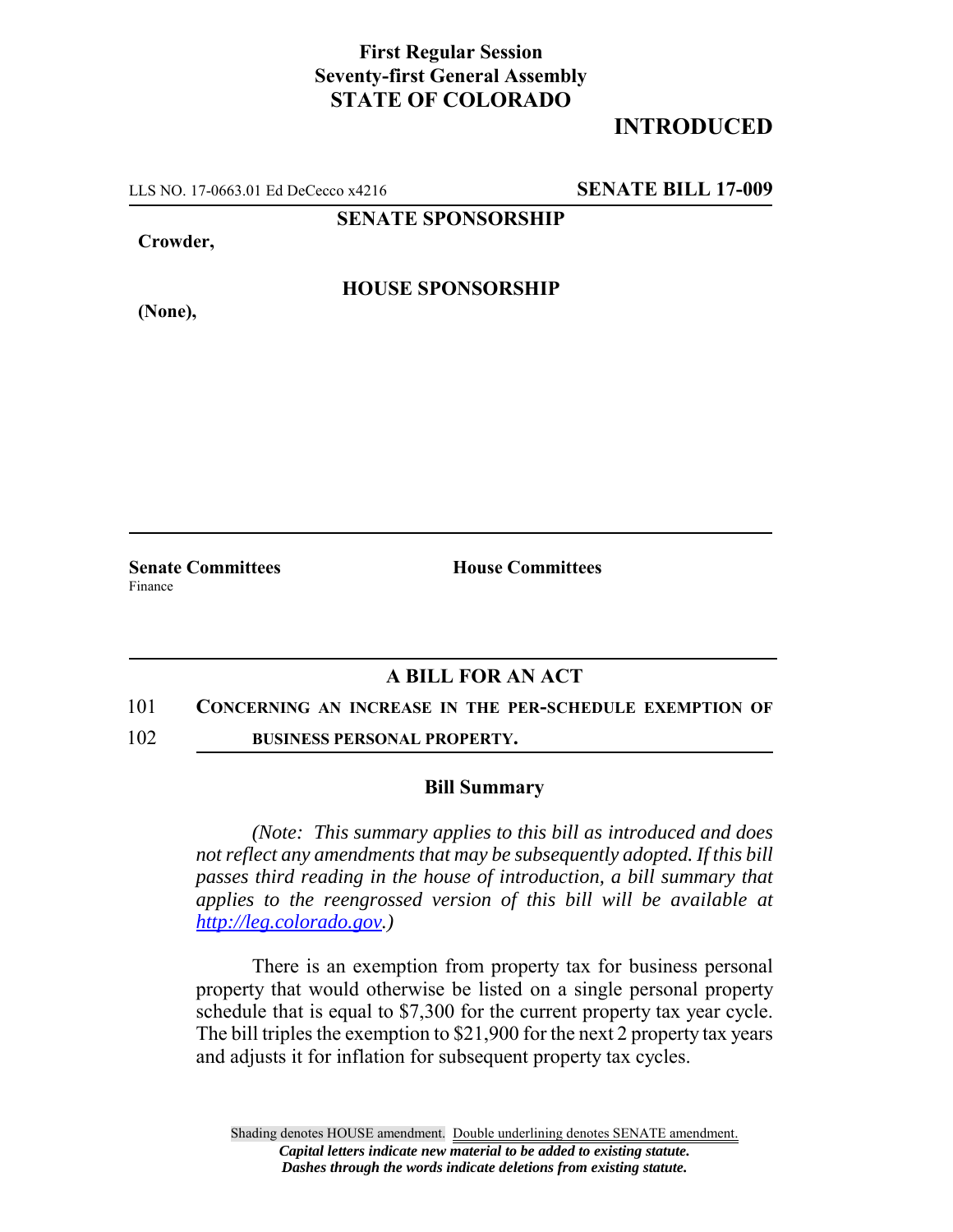*Be it enacted by the General Assembly of the State of Colorado:* **SECTION 1.** In Colorado Revised Statutes, 39-3-119.5, **amend** (2)(a)(III), (2)(a)(IV), and (2)(b)(I); and **add** (2)(a)(V) and (2)(a)(VI) as follows: **39-3-119.5. Personal property - exemption - definitions.** 6 (2) (a) The exemption created in subsection (1) of this section shall be up to and including the following amounts: (III) Five thousand five hundred dollars for property tax years 9 commencing on January 1, 2011, and January 1, 2012; and (IV) Seven thousand dollars for property tax years commencing on January 1, 2013, and January 1, 2014; (V) SEVEN THOUSAND THREE HUNDRED DOLLARS FOR PROPERTY TAX YEARS COMMENCING ON JANUARY 1, 2015, AND JANUARY 1, 2016; AND (VI) TWENTY-ONE THOUSAND NINE HUNDRED DOLLARS FOR PROPERTY TAX YEARS COMMENCING ON JANUARY 1, 2017, AND JANUARY 1, 2018. (b) (I) Beginning with the property tax year commencing on 19 January 1, 2015 JANUARY 1, 2019, the amount of the exemption created in subsection (1) of this section shall be adjusted biennially to account for inflation since the amount of the exemption last changed pursuant to this 22 subsection (2). On or before November 1, 2014 NOVEMBER 1, 2018, and each even-numbered year thereafter, the administrator shall calculate the amount of the exemption for the next two-year cycle using inflation for the prior two calendar years as of the date of the calculation. The adjusted exemption shall be rounded upward to the nearest one hundred dollar